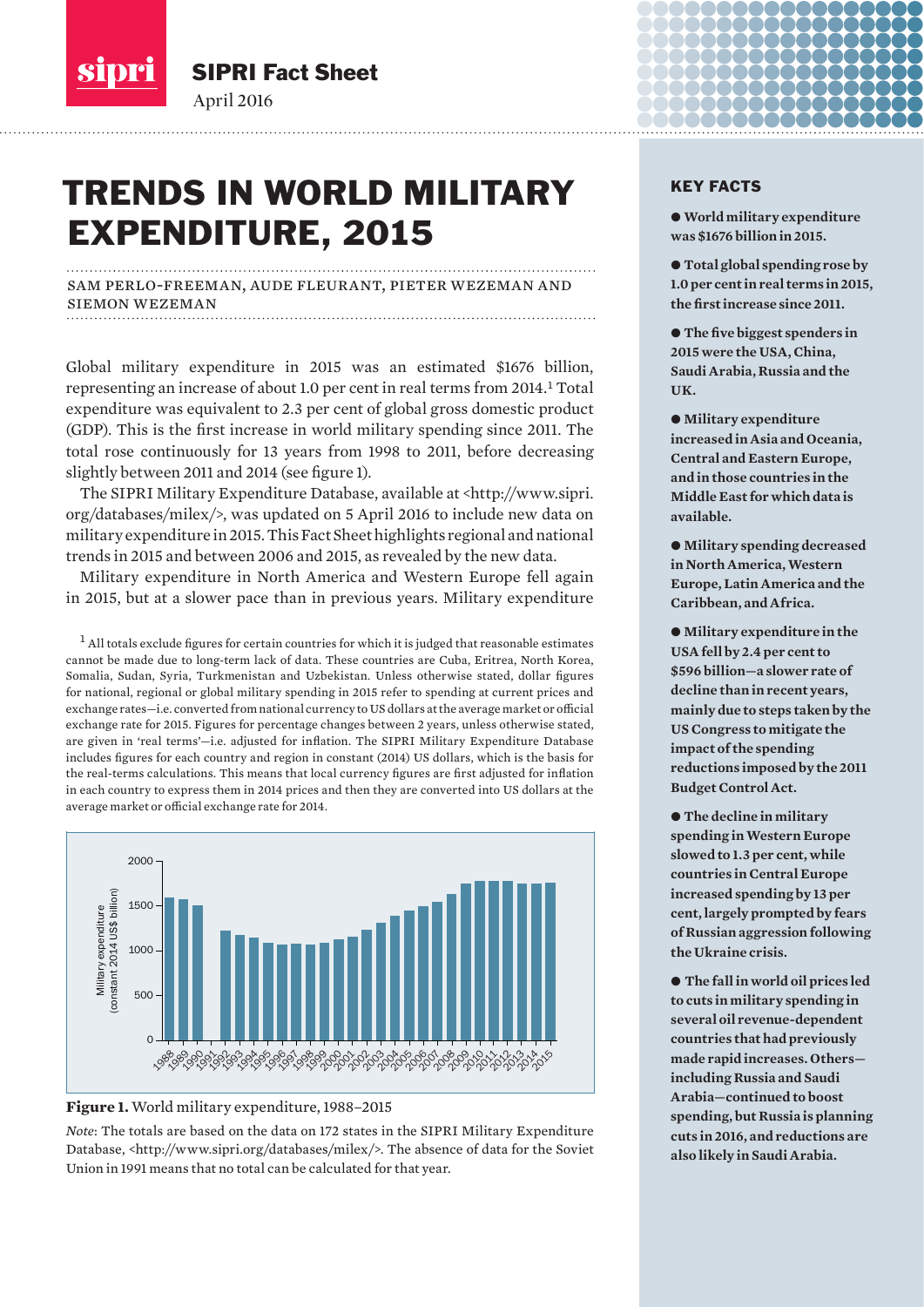**Table 1.** The 15 countries with the highest military expenditure in 2015 Spending figures are in US\$, at current prices and exchange rates. Figures for changes are calculated from spending figures in constant (2014) prices. Figures may not add up to displayed totals due to the conventions of rounding.

| Rank           |                |                  | Spending,            | Change,<br>2006-15 | World<br>share     | Spending<br>as a<br>$(\%)^b$ | share of GDP |
|----------------|----------------|------------------|----------------------|--------------------|--------------------|------------------------------|--------------|
| 2015           | $2014^a$       | Country          | 2015 (\$b.)          | $(\%)$             | 2015 (%)           | 2015                         | 2006         |
| $\mathbf{1}$   | 1              | <b>USA</b>       | 596                  | $-3.9$             | 36                 | 3.3                          | 3.8          |
| $\overline{2}$ | $\overline{2}$ | China            | $[215]$              | 132                | $[13]$             | $[1.9]$                      | $[2.0]$      |
| 3              | $\overline{4}$ | Saudi Arabia     | 87.2                 | 97                 | 5.2                | 13.7                         | 7.8          |
| $\overline{4}$ | 3              | Russia           | 66.4                 | 91                 | 4.0                | 5.4                          | 3.5          |
| $\mathbf 5$    | 6              | <b>UK</b>        | 55.5                 | $-7.2$             | 3.3                | 2.0                          | 2.2          |
| 6              | 7              | India            | 51.3                 | 43                 | 3.1                | 2.3                          | 2.5          |
| $\overline{7}$ | 5              | France           | 50.9                 | $-5.9$             | 3.0                | 2.1                          | 2.3          |
| 8              | 9              | Japan            | 40.9                 | $-0.5$             | 2.4                | 1.0                          | 1.0          |
| 9              | 8              | Germany          | 39.4                 | 2.8                | 2.4                | 1.2                          | 1.3          |
| 10             | 10             | South Korea      | 36.4                 | 37                 | 2.2                | 2.6                          | 2.5          |
| 11             | 11             | <b>Brazil</b>    | 24.6                 | 38                 | 1.5                | 1.4                          | 1.5          |
| 12             | 12             | Italy            | 23.8                 | $-30$              | 1.4                | 1.3                          | 1.7          |
| 13             | 13             | Australia        | 23.6                 | 32                 | 1.4                | 1.9                          | 1.8          |
| 14             | 14             | UAE <sup>c</sup> | $\lceil 22.8 \rceil$ | 136                | $\left[1.4\right]$ | $\left[5.7\right]$           | $[3.2]$      |
| 15             | 15             | Israel           | 16.1                 | 2.6                | 1.0                | 5.4                          | 7.5          |
| Total top 15   |                | 1350             |                      | 81                 |                    |                              |              |
| World total    |                | 1676             | 19                   | 100                | 2.3                | 2.3                          |              |

 $[$  = SIPRI estimate; GDP = gross domestic product; UAE = United Arab Emirates.

<sup>a</sup> Rankings for 2014 are based on updated military expenditure figures for 2014 in the current edition of the SIPRI Military Expenditure Database. They may therefore differ from the rankings for 2014 given in the SIPRI *Yearbook 2015* and in other SIPRI publications in 2015.

 $<sup>b</sup>$  The figures for military expenditure as a share of gross domestic product</sup> (GDP) are based on estimates of 2015 GDP from the International Monetary Fund (IMF) World Economic Outlook Database, Oct. 2015.

<sup>c</sup> The figures for the UAE are for 2014, as no data is available for 2015. The percentage change is from 2006 to 2014.

but at its slowest annual rate since  $2011$  ( $-2.4$  per cent). Projections for  $2016$ indicate that US military spending will remain roughly constant in real terms.

Since its most recent peak in 2010, US military expenditure has decreased by 21 per cent, due to the withdrawal of most of its troops from Afghanistan and Iraq, and the impact of the 2011 Budget Control Act (BCA). The BCA imposed across-the-board cuts on all US federal executive departments, but its impact has been mitigated by short-term budget deals in 2014 and 2015, including measures to boost military expenditure. Despite the downward trend in US spending over the past five years, the USA's share of world military expenditure remains high, at 36 per cent (see figure 2). China stayed in second place, with spending rising by 7.4 per cent in 2015, although the rate of increase is beginning to slow in line with weakening economic growth.<sup>2</sup>

<sup>2</sup> SIPRI's military expenditure estimates for China have been revised downwards since the previous edition of the SIPRI Military Expenditure Database published in 2015.

decreased in Africa, breaking an 11-year trend of spending increases. Spending in Latin America and the Caribbean also declined. In contrast, spending in Central and Eastern Europe continued to rise sharply. There were also substantial increases in Asia and Oceania and in those countries in the Middle East for which data is available.

The sharp fall in oil prices that began in late 2014 has led to an abrupt reduction in military spending in a number of countries that had increased their levels of spending in recent years. These include Angola, Chad, Ecuador, Kazakhstan, Oman, South Sudan and Venezuela. However, other oil revenue-dependent countries continued to increase spending, including Algeria, Azerbaijan, Russia and Saudi Arabia, although in the latter two cases spending is expected to fall in 2016.

## THE TOP 15 MILITARY SPENDERS IN 2015

There was no change in the countries that comprised the top 15 military spenders in 2015 compared with 2014, although there were some changes in order (see table 1).

The United States, with total expenditure of \$596 billion, remains by far the world's largest military spender, at nearly three times the level of China, which is ranked second. Nonetheless, US military expenditure continued to decline in 2015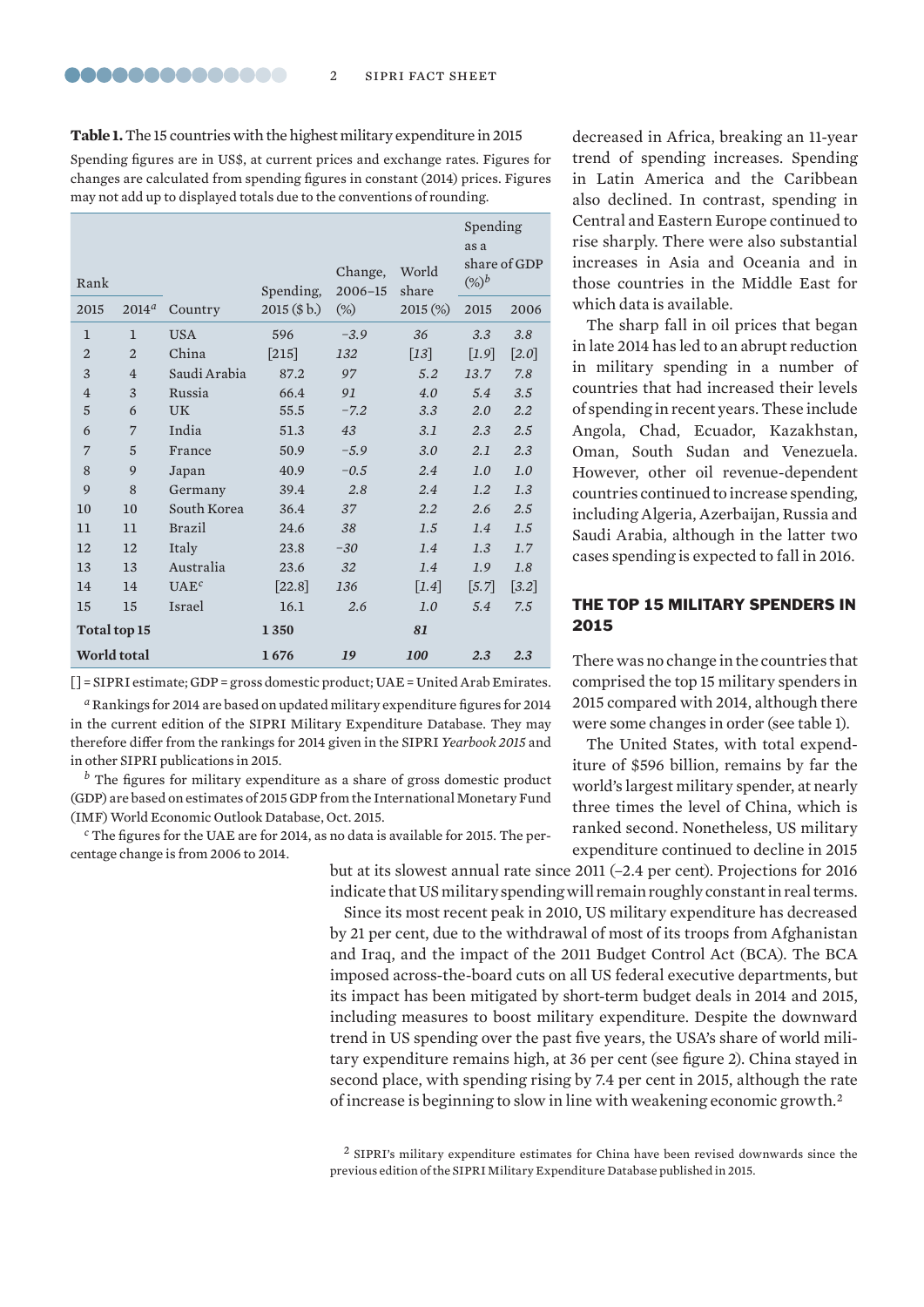..............

Saudi Arabia overtook Russia to become the third-largest spender, mainly due to the fall in the value of the rouble. Despite additional spending by Saudi Arabia on military operations in Yemen, its annual rate of growth also slowed (5.7 per cent) due to the sharp fall in the price of oil. The fall in oil prices meant that Russia's increase of 7.5 per cent in 2015 was considerably lower than projected in its budget. Moreover, the 2016 budget shows a reduction in military spending. Nevertheless, Saudi Arabia and Russia registered the highest levels of military expenditure as a share of GDP since 1990 (13.7 per cent and 5.4 per cent, respectively).

The drop in the value of the euro was a major factor behind the United Kingdom climbing to fifth position above France, which fell to seventh, and Japan overtaking Germany to move into eighth place. Among other top 15 countries in 2015, the largest growth was by Australia (7.8 per cent), while the biggest decrease was by Italy (–9.9 per cent). There were also modest falls for France, Brazil and Israel, and small increases for Germany and South Korea.



**Figure 2.** The share of world military expenditure of the 15 states with the highest spending in 2015

#### REGIONAL TRENDS

#### Asia and Oceania

Military spending in Asia and Oceania rose by 5.4 per cent in 2015 and by 64 per cent between 2006 and 2015, reaching \$436 billion in 2015 at current prices and exchange rates (see table 2). China had by far the highest military expenditure in the region: an estimated \$215 billion, or 49 per cent of regional spending. This was more than four times that of India, which was the region's second-largest spender.

Almost all countries in the region increased their spending between 2006 and 2015. However, the level of growth varied widely: Afghanistan, New Zealand and Singapore each grew by around 9 per cent compared with China and Indonesia which grew 132 and 150 per cent, respectively. Only Fiji recorded a significant decrease between 2006 and 2015 (-23 per cent). Japan's spending was down by 0.5 per cent over the period.

Heightened tensions with China over the South China Sea are reflected in substantial growth in military expenditure in 2015 by Indonesia (16 per

cent), the Philippines (25 per cent) and Viet Nam (7.6 per cent). Japan also began to increase spending in 2015 after years of decline, signalling rising threat perceptions from both China and North Korea.

India's military spending in 2015 was \$51.3 billion, an increase of 0.4 per cent. India plans to increase military expenditure by about 8 per cent (in real terms) in 2016, partly to fund many large ongoing and planned procurement programmes.

Afghanistan reduced spending by 19 per cent to \$199 million in 2015, which is perhaps surprising as Afghan forces have assumed responsibility for security following the withdrawal of most foreign troops. However, Afghanistan's military is

#### **Table 2.** Military expenditure in Asia and Oceania

|                                      | Spending,                   | Change $(\%)^d$ |    |  |
|--------------------------------------|-----------------------------|-----------------|----|--|
|                                      | 2015 (\$b.) 2014-15 2006-15 |                 |    |  |
| Asia and Oceaniab                    | 436                         | 5.4             | 64 |  |
| Central and South<br>$\text{Asia}^b$ | 68.0                        | 0.9             | 44 |  |
| East Asia                            | 302                         | 5.7             | 75 |  |
| Oceania                              | 25.8                        | 7.7             | 30 |  |
| South East Asia                      | 39.7                        | 8.8             | 57 |  |

*<sup>a</sup>*Changes are in real terms.

*<sup>b</sup>*Total excludes Turkmenistan and Uzbekistan.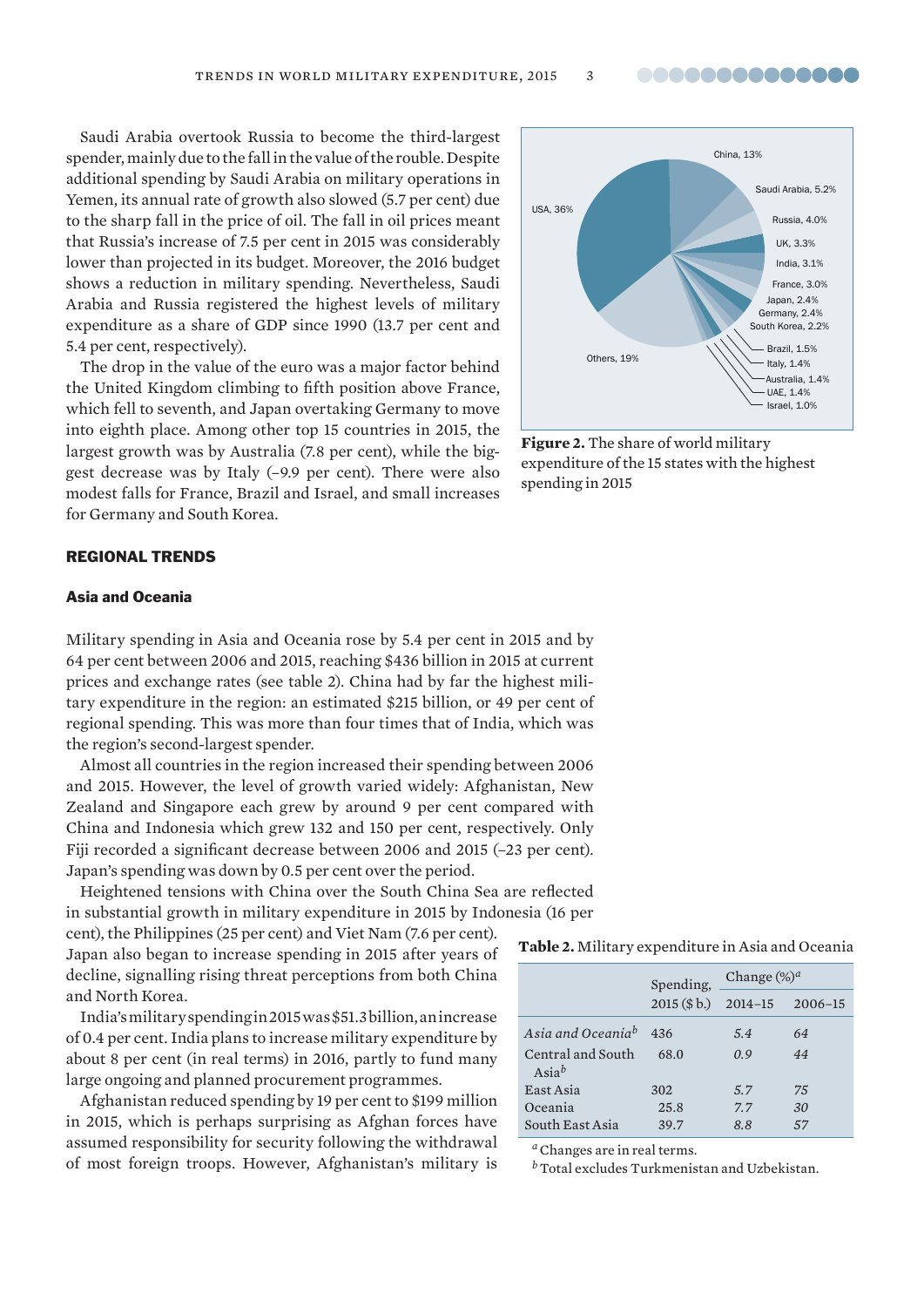mainly funded by military aid from foreign donors, which amounted to \$5.35 billion in 2015.

#### Europe

European military expenditure increased by 1.7 per cent in 2015 to \$328 billion, 5.4 per cent higher than in 2006 (see table 3). Spending in Western and Central Europe was \$253 billion, down 0.2 per cent on 2014 and down 8.5 per cent compared with 2006 (see figure 3). Expenditure in Eastern Europe was \$74.4 billion, up 7.5 per cent on 2014 and up 90 per cent compared with 2006.

There were signs in 2015 that the austerity-driven decline in military spending in Western and Central Europe that has held sway since 2010 may be coming to an end. While military spending in Western Europe continued to fall (by 1.3 per cent in 2015), for the first time since 2009 the number of countries in the subregion that increased expenditure was higher than the number of those that reduced spending. The three biggest spenders in Western Europe—the UK, France and Germany—have all signalled a growth in spending in coming years.

Military expenditure in Central Europe rose for a second consecutive year (by 13 per cent), with a clear majority of countries increasing spending. Total expenditure in 2015 was slightly higher than its previous peak in 2007. Growth in military spending was most apparent in the countries bordering Russia or Ukraine, reflecting the escalating fear of a threat from Russia. Poland boosted spending by 22 per cent to \$10.5 billion in line with its 10-year \$40 billion military modernization plan, and military spending reached 2.2 per cent of its GDP in 2015. Romania increased spending by 11 per cent to \$2.5 billion and declared its intention to raise its military burden from the current 1.4 per cent of GDP to the North Atlantic Treaty Organization (NATO) target of 2 per cent by 2017. Romania's initial defence budget for 2016 shows a further rise of 53 per cent. Meanwhile, Slovakia's spending grew by 17 per cent, and the Baltic states—Estonia, Latvia and Lithuania—increased military expenditure by 6.6, 14 and 33 per cent, respectively. Overall spending by NATO's European members (including Turkey) was \$250 billion, down 0.3 per cent compared with 2014.

In Eastern Europe, Russia's military spending in 2015 was \$66.4 billion, up 7.5 per cent from 2014, and up 91 per cent compared with 2006. The economic crisis related to falling oil and gas prices, coupled with economic sanctions, dramatically reduced Russian Government revenues. The government was forced to cut budgeted spending in all departments in early 2015. Actual military expenditure was 3 per cent lower in 2015 than originally planned.

> However, budget cuts for other departments were closer to 10 per cent. In reaction to further falls in the price of oil, the planned defence budget for 2016 is about 9 per cent lower in real terms than spending in 2015.

> Ukraine's military expenditure in 2015 was \$3.6 billion, an increase of 10 per cent compared with 2014. With fighting in eastern Ukraine continuing in 2015, the military budget was revised upwards several times during the year. Ukraine's military spending has risen by 61 per cent since 2006, including a 34 per cent increase since 2013 alone.

| Table 3. Military expenditure in Europe |  |  |
|-----------------------------------------|--|--|
|-----------------------------------------|--|--|

|                | Spending,             | Change $(\%)^d$ |        |  |
|----------------|-----------------------|-----------------|--------|--|
|                | 2015(S <sub>b</sub> ) | 2014-15 2006-15 |        |  |
| Europe         | 328                   | 1.7             | 5.4    |  |
| Eastern Europe | 74.4                  | 7.5             | 90     |  |
| Western and    | 253                   | $-0.2$          | $-8.5$ |  |
| Central Europe |                       |                 |        |  |

*<sup>a</sup>* Changes are in real terms.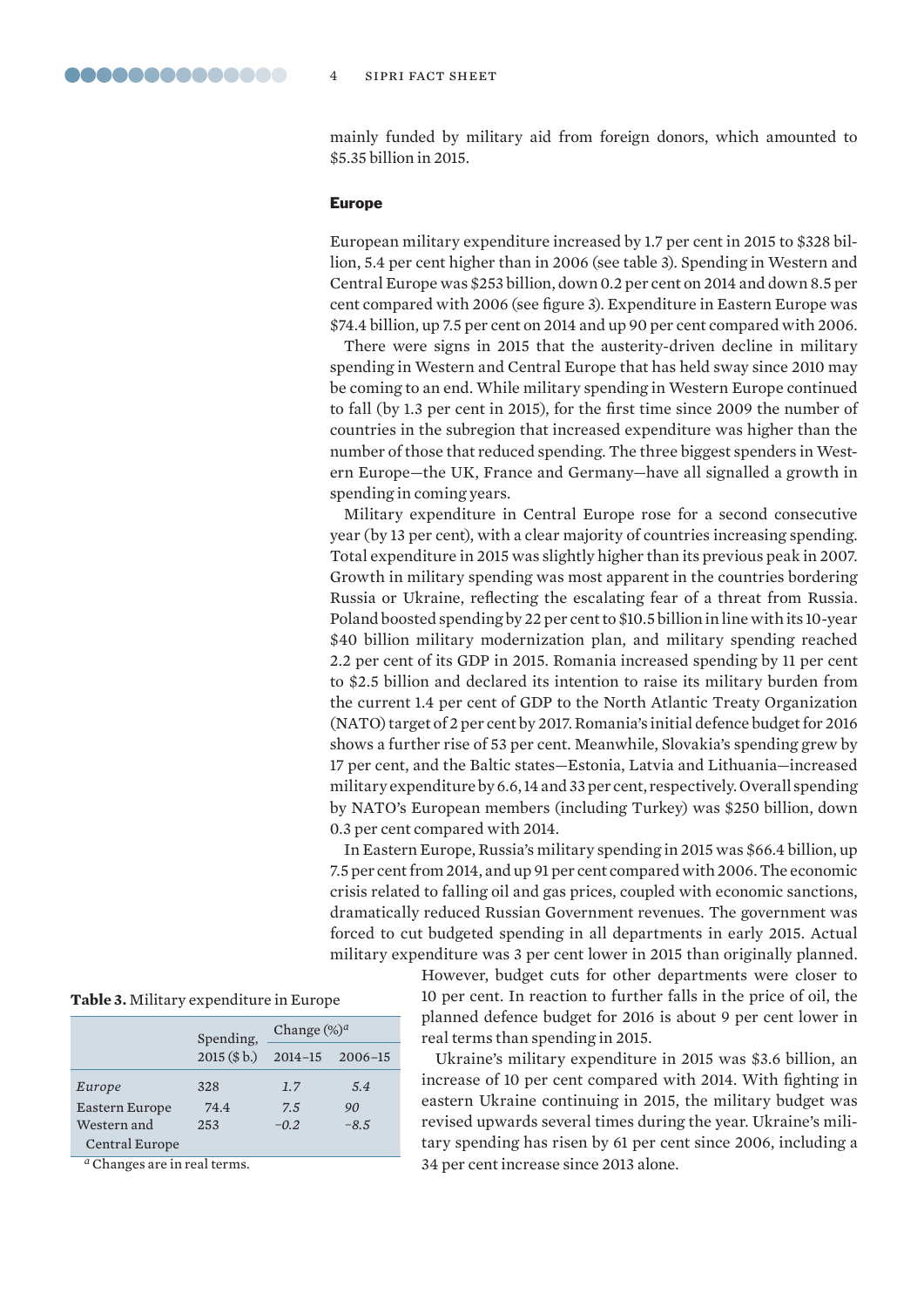..............

In the South Caucasus, Azerbaijan spent \$3.0 billion in 2015, up 165 per cent compared with 2006. Despite the fall in oil prices, Azerbaijan's military expenditure was 8.0 per cent higher in 2015 than in 2014 due to rising tensions in its conflict with Armenia over Nagorno-Karabakh. Azerbaijan is highly dependent on oil revenues and its preliminary 2016 budget indicates reductions in military spending. Armenia's military expenditure in 2015 (\$447 million) was substantially lower than that of its neighbour, but was up 7.7 per cent from 2014 and up 71 per cent compared with 2006.

#### The Middle East

SIPRI is not publishing an estimate for the Middle East for 2015 as data for 2015 is unavailable for

several countries. Regional totals compiled by SIPRI often include estimates when data for certain countries is missing. However, this approach would have produced highly uncertain data for the Middle East in 2015 given the large number of countries for which information is not available, the size of their respective share of total regional spending and the volatile regional situation. For those countries for which data is available, military expenditure increased by 4.1 per cent in 2015.<sup>3</sup>

Saudi Arabia is by far the largest military spender in the region, with an estimated \$87.2 billion in 2015. Its spending doubled between 2006 and 2015; however, its military expenditure figures are uncertain, as only the initial budget for 'defence and security' has been published. Total actual annual government spending has been significantly higher than budgeted for every year since 2010. It was reported that 17 per cent of total government overspending in 2015 came from a \$5.3 billion increase in military and security expenditure due to the Saudi military intervention in Yemen. The fall in oil prices has led to a reduction in the defence and security budget for 2016, although provision for substantial 'budget support' has been made to allow flexibility in the overall budget; some of this support may be used for military spending.

The largest increase in the region—and indeed the world—between 2006 and 2015 was by Iraq. It has rebuilt its armed forces in the aftermath of the US-led invasion and subsequent withdrawal, and is now embroiled in a war with the Islamic State. Iraq's military spending was \$13.1 billion in 2015, up 35 per cent from 2014, and up 536 per cent from 2006 (see table 6 on page 7).

Iran's military expenditure decreased by 30 per cent between 2006 and 2015, with spending in 2015 standing at \$10.3 billion. The main fall occurred in 2012–13 after the European Union imposed a series of economic and financial sanctions against Iran in January 2012. The lifting of EU (and some US sanctions) in January 2016 is expected to boost the Iranian economy and may lead to a rise in military expenditure.

<sup>3</sup> The countries with missing data for 2015 are Kuwait, Qatar, Syria, the United Arab Emirates and Yemen.



**Figure 3.** Changes in military expenditure, by region, 2014–15 Note: Military expenditure data for the Middle East in 2015 is highly uncertain. An estimate for the Middle East is included in the estimated world total.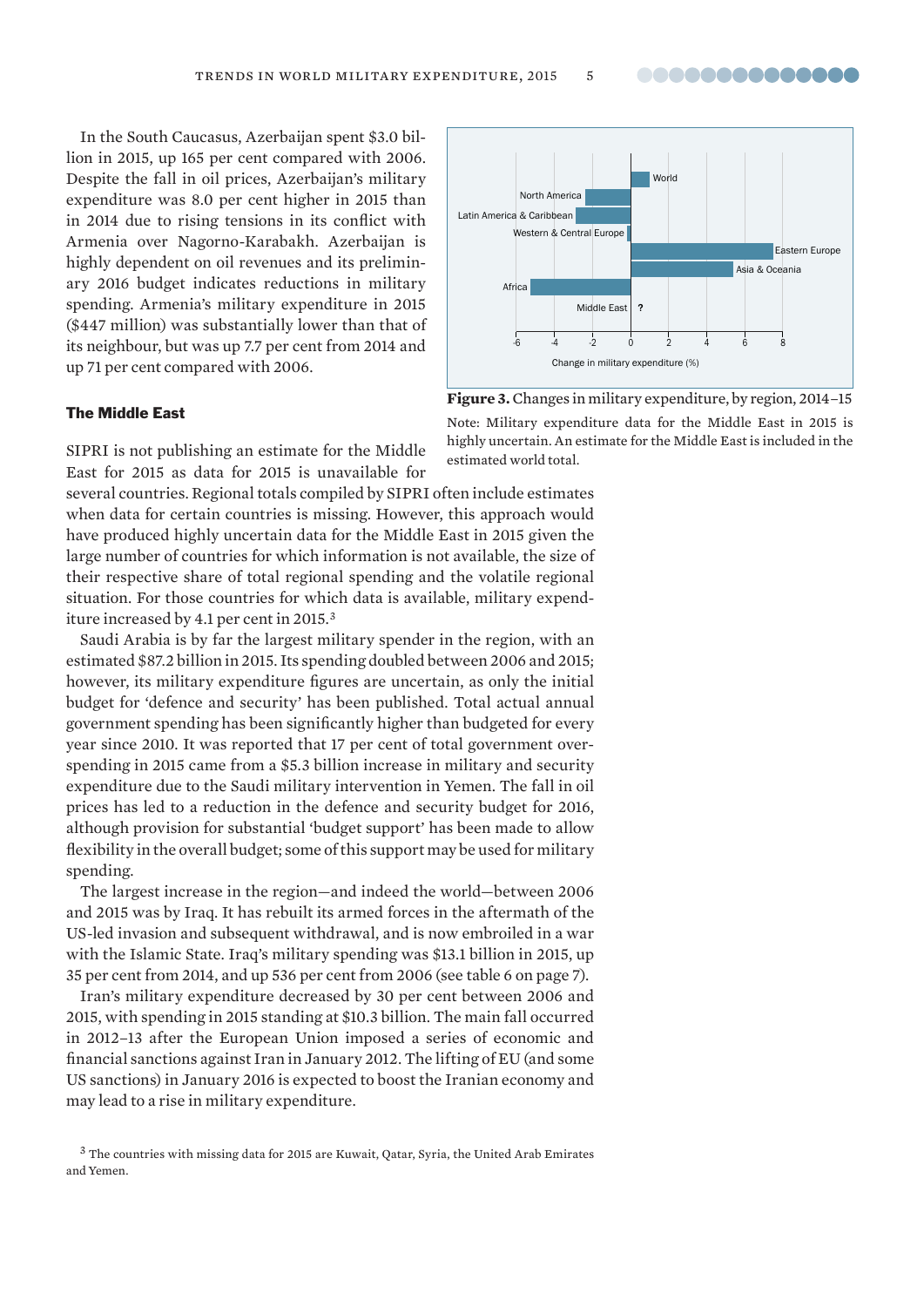#### **Table 4.** Military expenditure in the Americas

|                                  | Spending,             | Change $(\%)^a$ |        |  |
|----------------------------------|-----------------------|-----------------|--------|--|
|                                  | 2015(S <sub>b</sub> ) | 2014-15 2006-15 |        |  |
| Americas                         | 678                   | $-2.5$          | $-0.8$ |  |
| Central America<br>and Caribbean | 9.5                   | 3.7             | 84     |  |
| North America                    | 611                   | $-2.4$          | $-3.8$ |  |
| South America                    | 57.6                  | $-4.0$          | 27     |  |

*<sup>a</sup>*Changes are in real terms.

## Latin America and the Caribbean

Military expenditure in Latin America and the Caribbean fell by 2.9 per cent in 2015 to \$67.0 billion, although this is still 33 per cent higher than in 2006. In South America military spending was \$57.6 billion, down 4.0 per cent from 2014 but up 27 per cent compared with 2006 (see table 4). In Central America and the Caribbean total military spending was \$9.5 billion, up 3.7 per cent from 2014 and up by 84 per cent from 2006.

The fall in South American spending was the result of a 64 per cent cut in the military budget by Venezuela, which has

been hit by a severe economic crisis, largely as a result of the fall in the price of oil. Real GDP was projected to go down by 10 per cent in 2015, with overall government revenue decreasing by 63 per cent in real terms. However, as inflation was approximately 159 per cent in 2015, actual spending may have been higher than budgeted, so the figures for Venezuela should be treated with caution.

Ecuador—which has had high levels of military expenditure for several years funded by surging oil revenues—cut spending by 11 per cent in 2015. Brazil's military spending also fell by 2.2 per cent as the country experienced economic recession. However, several other South American countries in a stronger economic position boosted their military spending significantly in 2015, including Colombia, Guyana, Paraguay, Peru and Uruguay.

In Central America, military spending trends are driven by the extreme levels of violent organized crime, as military forces have become increasingly involved in combating drug gangs and cartels. Mexico's military spending continued to rise in 2015 (by 3.6 per cent) reaching \$7.7 billion, 92 per cent higher than in 2006. Military expenditure in Honduras—which has the world's second-highest homicide rate—increased by 186 per cent between 2006 and 2015, the largest rise in the subregion. Honduras's military spending includes some of the proceeds of a special 'population-security tax' imposed in 2012 to provide additional funds to the military, police and intelligence agencies.

#### Africa

Military expenditure in Africa fell by 5.3 per cent in 2015, reaching an estimated \$37.0 billion, following 11 continuous years of rising spending

(see table 5).4 Total spending in 2015 remained 68 per cent higher than in 2006. Military spending in North Africa was \$17.9 billion, up by 2.1 per cent from 2014 and up 148 per cent compared with 2006, while spending in sub- Saharan Africa was \$19.1 billion, down 11 per cent from 2014, but still 30 per cent higher than in 2006.

The trend in sub-Saharan Africa was dominated by a 42 per cent fall in spending by Angola due to decreasing oil revenues,

<sup>4</sup> This total excludes Eritrea and Sudan. Due to the lack of available data, SIPRI was unable to make reliable estimates for these countries for inclusion in the regional total.

|  |  |  |  | <b>Table 5.</b> Military expenditure in Africa |  |  |  |  |  |  |
|--|--|--|--|------------------------------------------------|--|--|--|--|--|--|
|--|--|--|--|------------------------------------------------|--|--|--|--|--|--|

|                        | Spending,             | Change $(\%)^a$ |             |  |
|------------------------|-----------------------|-----------------|-------------|--|
|                        | 2015(S <sub>b</sub> ) | $2014 - 15$     | $2006 - 15$ |  |
| $A$ frica <sup>b</sup> | (37.0)                | $-5.3$          | 68          |  |
| North Africa           | (17.9)                | 2.1             | 148         |  |
| Sub-Saharan            | 19.1                  | $-11$           | 30          |  |
| Africa <sup>b</sup>    |                       |                 |             |  |

( ) = uncertain estimate.

*<sup>a</sup>*Changes are in real terms.

*<sup>b</sup>*Total excludes Eritrea and Sudan.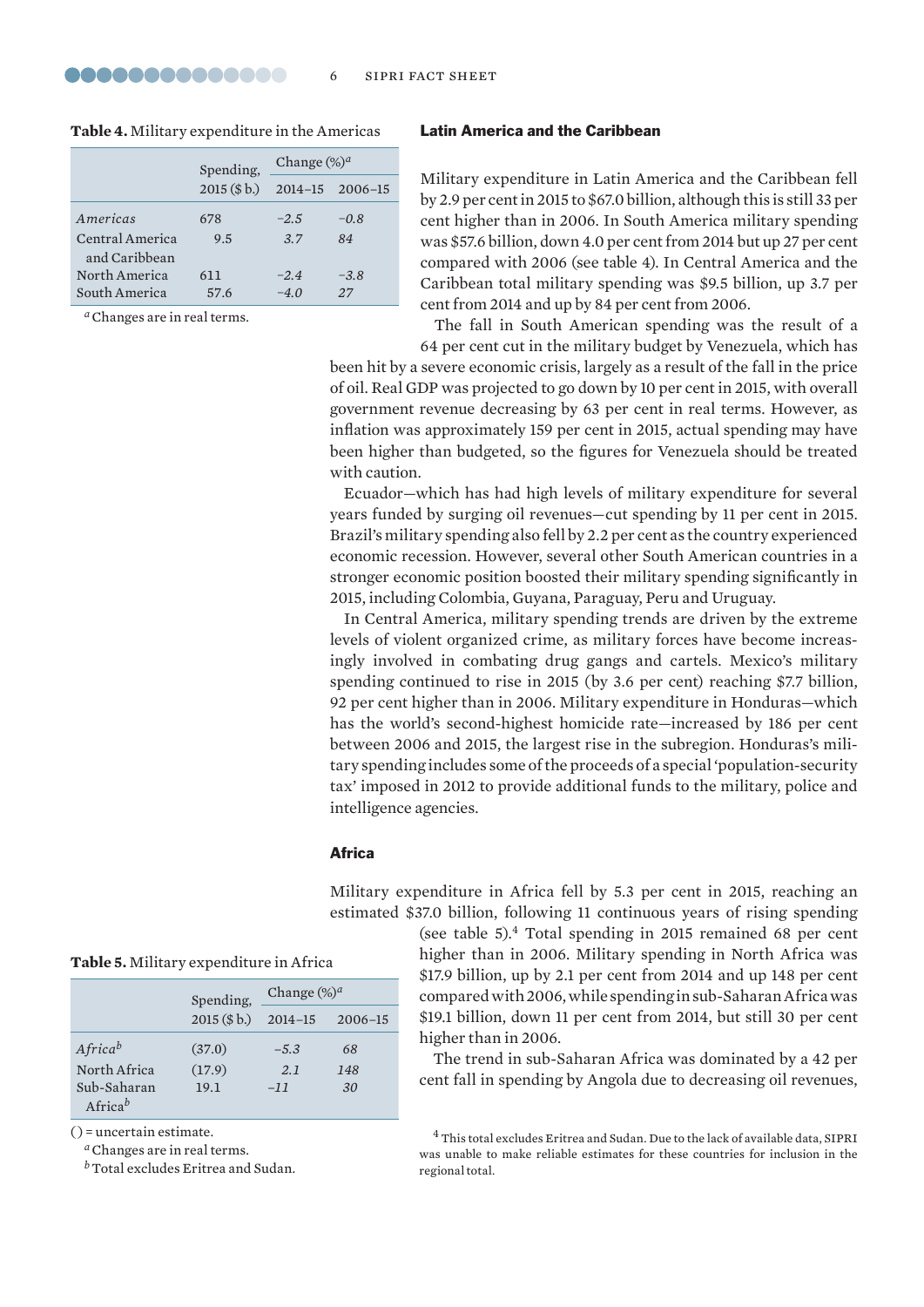

#### **Table 6.** The biggest increases and decreases in military spending, 2006–15

Spending figures are in US\$ million, at current prices and exchange rates. Figures for changes are calculated from spending figures in constant (2014) prices. Countries are ordered by actual % increase or decrease.

|                                 | Military spending, 2015 | Increase $(\%)$ , |                | Military spending, 2015 Decrease (%), |             |
|---------------------------------|-------------------------|-------------------|----------------|---------------------------------------|-------------|
| Country                         | (\$m.)                  | $2006 - 15$       | Country        | (\$m.)                                | $2006 - 15$ |
| Iraq                            | 13 12 1                 | 536               | Venezuela      | (5265)                                | $(-77)$     |
| Gambia                          | 12.5                    | 380               | Slovenia       | 407                                   | $-37$       |
| Congo, Republic of <sup>a</sup> | 705                     | 287               | Latvia         | 286                                   | $-37$       |
| Argentina                       | (5475)                  | (240)             | Greece         | 5083                                  | $-35$       |
| Ghana                           | 180                     | 227               | Czech Republic | 1778                                  | $-35$       |
| Libya <sup>a</sup>              | 3289                    | 225               | Hungary        | 1023                                  | $-31$       |
| Algeria                         | 10413                   | 210               | Georgia        | 327                                   | $-31$       |
| Namibia                         | 554                     | 200               | Italy          | 23 840                                | $-30$       |
| Honduras                        | 324                     | 186               | Iran           | 10 265                                | $-30$       |
| Mali                            | 309                     | 185               | Ethiopia       | 423                                   | $-30$       |
| Zimbabwe                        | 377                     | (184)             | Bulgaria       | 661                                   | $-27$       |
| Azerbaijan                      | 3021                    | 165               | Sierra Leone   | 42.2                                  | $-24$       |
| Indonesia                       | 7641                    | 150               | Madagascar     | 61.0                                  | $-23$       |
| Tanzania                        | 517                     | 149               | Fiji           | 49.2                                  | $-23$       |
| Congo, DRC                      | 491                     | 139               | Macedonia      | 107                                   | $-21$       |
| Paraguay                        | 462                     | 138               | Spain          | 14 104                                | $-20$       |
| $UAE^a$                         | [22755]                 | $[136]$           | Slovakia       | 973                                   | $-19$       |
| China                           | [214787]                | $[132]$           | Netherlands    | 8873                                  | $-16$       |
| Mozambique                      | 148                     | 130               | Denmark        | 3463                                  | $-14$       |
| Liberia                         | 13.5                    | 130               | Croatia        | 755                                   | $-14$       |

[] = SIPRI estimate; () = highly uncertain data; DRC = Democratic Republic of the Congo; UAE = United Arab Emirates.

*<sup>a</sup>* Figure is for 2014 and for change from 2006–14.

which account for around 70 per cent of government revenue. Other oil revenue-dependent countries in Africa were seemingly less affected. In North Africa, Algeria's military spending continued to increase (by 5.2 per cent) in 2015, reaching \$10.4 billion.

Chad's military expenditure rose and fell significantly in 2006–15. Oil revenues and military spending grew rapidly during the civil war, which raged from 2005 to 2009. However, the end of the civil war and the sharp fall in oil prices led to a 66 per cent decrease in Chad's military expenditure between 2013 and 2015.

Nigeria's military expenditure fell by 2.5 per cent between 2014 and 2015, despite the ongoing military operations against Boko Haram. However, in late 2015 a government committee report on embezzlement in military procurement claimed that the committee had identified extra-budgetary 'interventions' totalling at least \$6.6 billion over the period 2007–15. If the claim is accurate, it could mean that actual Nigerian military spending was more than 30 per cent higher than reported.

The impact of conflict on military spending was clearer in Mali, which boosted its military expenditure by 66 per cent between 2014 and 2015, and by 185 per cent between 2006 and 2015. Kenya, which has been militarily involved in the conflict in Somalia since 2011, increased its military expenditure by 22 per cent between 2014 and 2015, and by 47 per cent between 2006 and 2015.